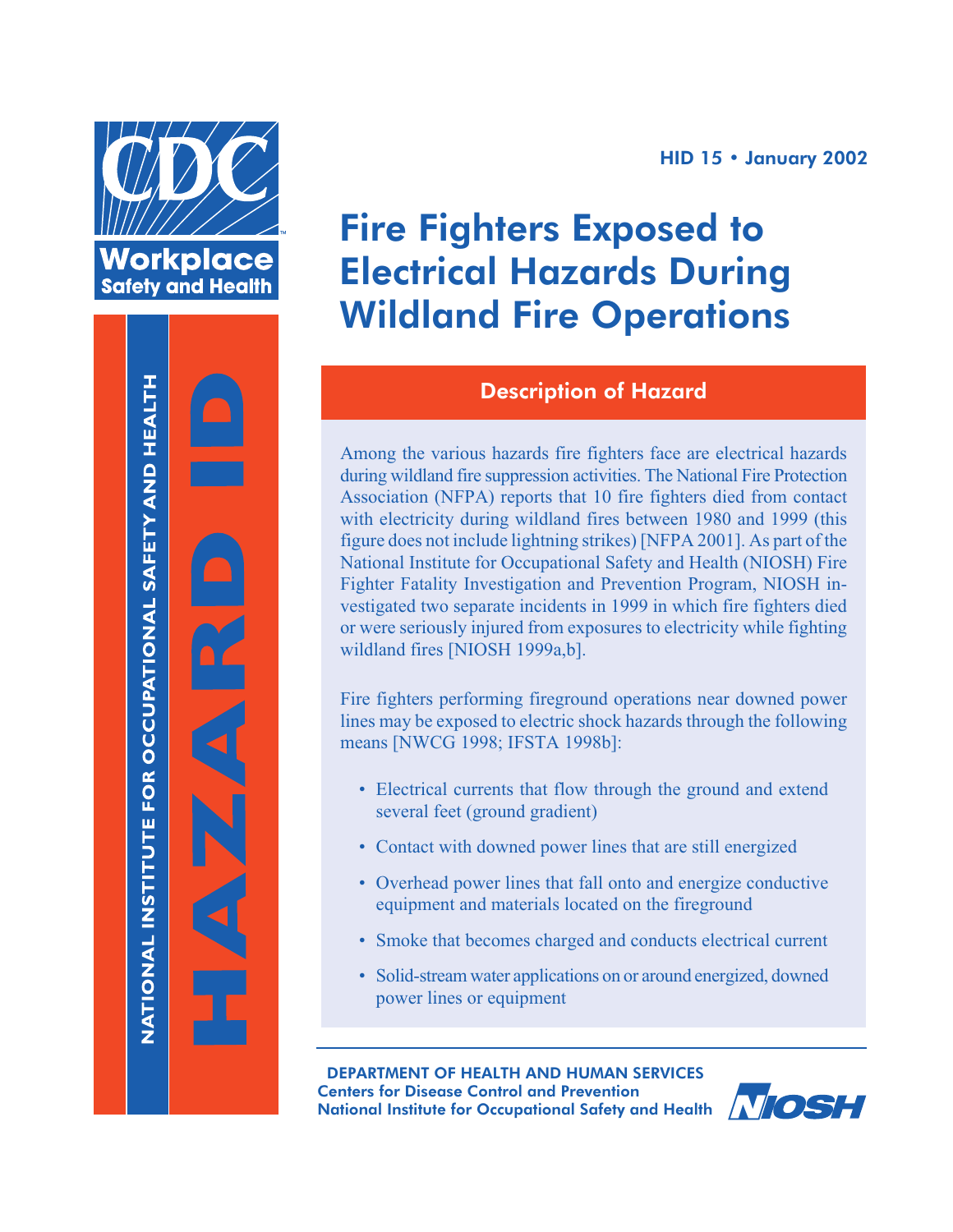## CASE **STUDIES** Case 1

On June 23, 1999, a 20-year-old male volunteer fire fighter was electrocuted while fighting a grass fire [NIOSH 1999a]. The volunteer fire fighter was one of a crew dispatched to a grass fire where a power line was reported to be down. The volunteer fire fighter arrived and immediately helped the Deputy Chief and a fire fighter/paramedic extinguish the fire on the east flank. The volunteer fire fighter then walked toward a smoldering pile of brush near the downed power line. As he pulled a charged, 1-inch line over the uneven terrain, he apparently tripped and fell onto the 6,700-volt, downed power line. Other fire fighters on the fireground used a nonconductive tool to pull the line from under the victim. He was moved to the street, received cardiopulmonary resuscitation (CPR), and was then taken to a local hospital, where he was pronounced dead.

## Case 2

On October 4, 1999, a 20-year-old male volunteer fire fighter was electrocuted and two other fire fighters were injured when they contacted an energized electric fence while fighting a grass fire [NIOSH] 1999b]. Central Dispatch notified the fire department of a fire that was started when a downed power line ignited the surrounding grass. The Chief arrived first, followed by Engine 1 and two fire fighters. The Chief indicated to Central Dispatch and to the responding fire fighters that the electric fence bordering the area was energized by the downed power line. The driver of Engine 1 and the three fire fighters crawled underneath the bottom wire of the electric fence. They positioned themselves approximately 50 feet from the downed power line and attacked the primary fire. After the fire was extinguished, the three fire fighters crawled under the fence a second time. The two surviving fire fighters do not remember the injury event. However, it is believed that when one of the survivors was crawling on her back under the electric fence, a hook from her bunker coat might have contacted the bottom wire of the fence. It is believed that the other two

fire fighters were shocked while trying to help the fire fighter who was still energized. All three were removed from the energized area, and basic first aid procedures were administered until the ambulance arrived. One of the injured was transported by helicopter to an area hospital, and another was transported by ambulance to the local hospital and later to the burn unit of an area hospital. The third fire fighter was pronounced dead on arrival at a local hospital.

## Recommendations for Prevention

To minimize the risk of electrocution, electrical shock, and electricity-related burns while fighting wildland fires, NIOSH recommends that fire departments and fire fighters take the following precautions [IFSTA 1998a,b; NWCG 1998; NFPA 1997; 29 CFR\* 1910.332(b); 29 CFR 1910.335(b); Brunacini 1985]:

#### *Fire departments should do the following:*

- Keep fire fighters a minimum distance away from downed power lines until the line is de-energized. This minimum distance should equal the span between two poles.
- Ensure that the Incident Commander conveys strategic decisions related to power line location to all suppression crews on the fireground and continually reevaluates fire conditions.
- Establish, implement, and enforce standard operating procedures (SOPs) that address the safety of fire fighters when they work near downed power lines or energized electrical equipment. For example, assign one of the fireground personnel to serve as a spotter to ensure that the location of the downed line is communicated to all fireground personnel.
- Do not apply solid-stream water applications on or around energized, downed power lines or equipment.

\**Code of Federal Regulations*. See CFR in references.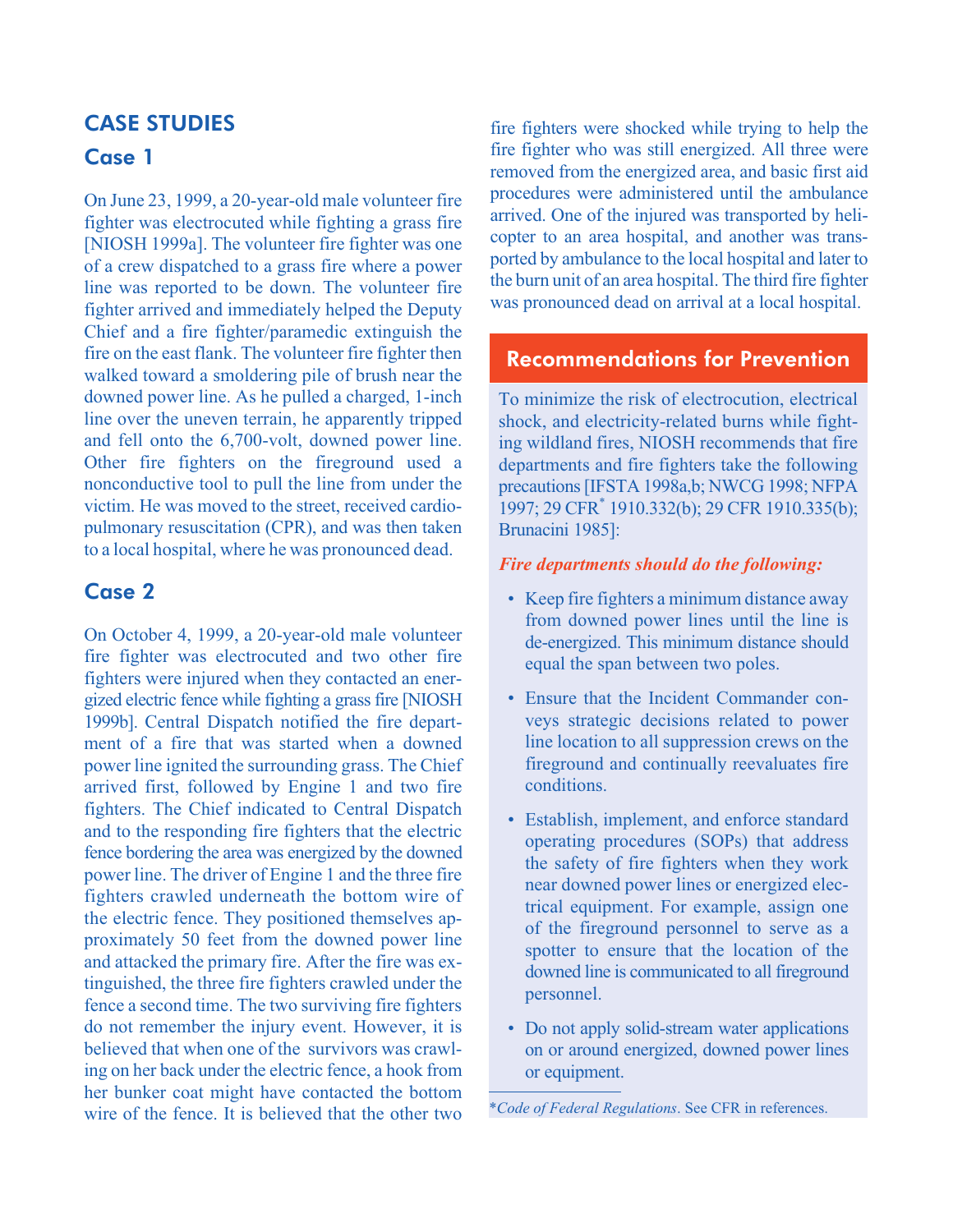- • Ensure that protective shields, barriers, or alerting techniques are used to protect fire fighters from electrical hazards and energized areas. For example, rope off the energized area.
- Train fire fighters in safety-related work practices when working around electrical energy. For example, treat all downed power lines as energized and make fire fighters aware of hazards related to ground gradients.
- Ensure that fire fighters are equipped with the proper personal protective equipment (Nomex® clothing compliant with NFPA standard 1500 [NFPA 1997], leather boots, leather gloves, etc.) and that it is maintained in good condition.
- Ensure that rubber gloves and dielectric overshoes and tools (insulated sticks and cable cutters) for handling energized equipment are used by properly trained and qualified personnel.

#### *Fire fighters should do the following:*

- Assume all power lines are energized and call the power provider to de-energize the line(s).
- Wear appropriate personal protective equipment for the task at hand—Nomex<sup>®</sup> clothing compliant with NFPA standard 1500, rubber gloves, and dielectric overshoes and tools (insulated sticks and cable cutters).
- Do not stand or work in areas of dense smoke. Dense smoke can obscure energized electrical lines or equipment and can become charged and conduct electrical current.

#### ACKNOWLEDGMENTS

The principal contributors to this publication were Kimberly L. Cortez and Thomas P. Mezzanotte, NIOSH. External reviews were provided by Dick Mangan, U.S. Forest Service; Rita Fahy, National Fire Protection Association; Heather Schafer, National Volunteer Fire Council; Michael Korns, Allegheny Power.

#### REFERENCES

Brunacini AV [1985]. Fire command. Quincy, MA: National Fire Protection Association.

CFR. Code of Federal regulations. Washington, DC: U.S. Government Printing Office, Office of the Federal Register.

IFSTA (International Fire Service Training Association) [1998a]. Essentials of fire fighting. 4th ed. Stillwater, OK: Oklahoma State University, Fire Protection Publications.

IFSTA (International Fire Service Training Association) [1998b]. Fundamentals of wildland fire fighting. 3rd ed. Stillwater, OK: Oklahoma State University, Fire Protection Publications.

NFPA [1997]. NFPA 1500, standard on fire department occupational safety and health program. Quincy, MA: National Fire Protection Association.

NFPA [2001]. Fire fighter fatalities data base, 1980 to 1999: Electrical hazards during wildfire suppression activities, 1980–1999. Quincy, MA: National Fire Protection Association.

NIOSH [1999a]. Volunteer fire fighter is electrocuted while fighting a grass fire—California. Cincinnati, OH: U.S. Department of Health and Human Services, Public Health Service, Centers for Disease Control and Prevention, National Institute for Occupational Safety and Health, DHHS (NIOSH) Publication No. 99F–26.

NIOSH [1999b]. Downed power line claims the life of one volunteer fire fighter and critically injures two fellow fire fighters—Missouri. Cincinnati, OH: U.S. Department of Health and Human Services, Public Health Service, Centers for Disease Control and Prevention, National Institute for Occupational Safety and Health, DHHS (NIOSH) Publication No. 99F–37.

NWCG (National Wildfire Coordinating Group) [1998]. NWCG fireline handbook 3. Boise, ID: National Wildfire Coordinating Group.